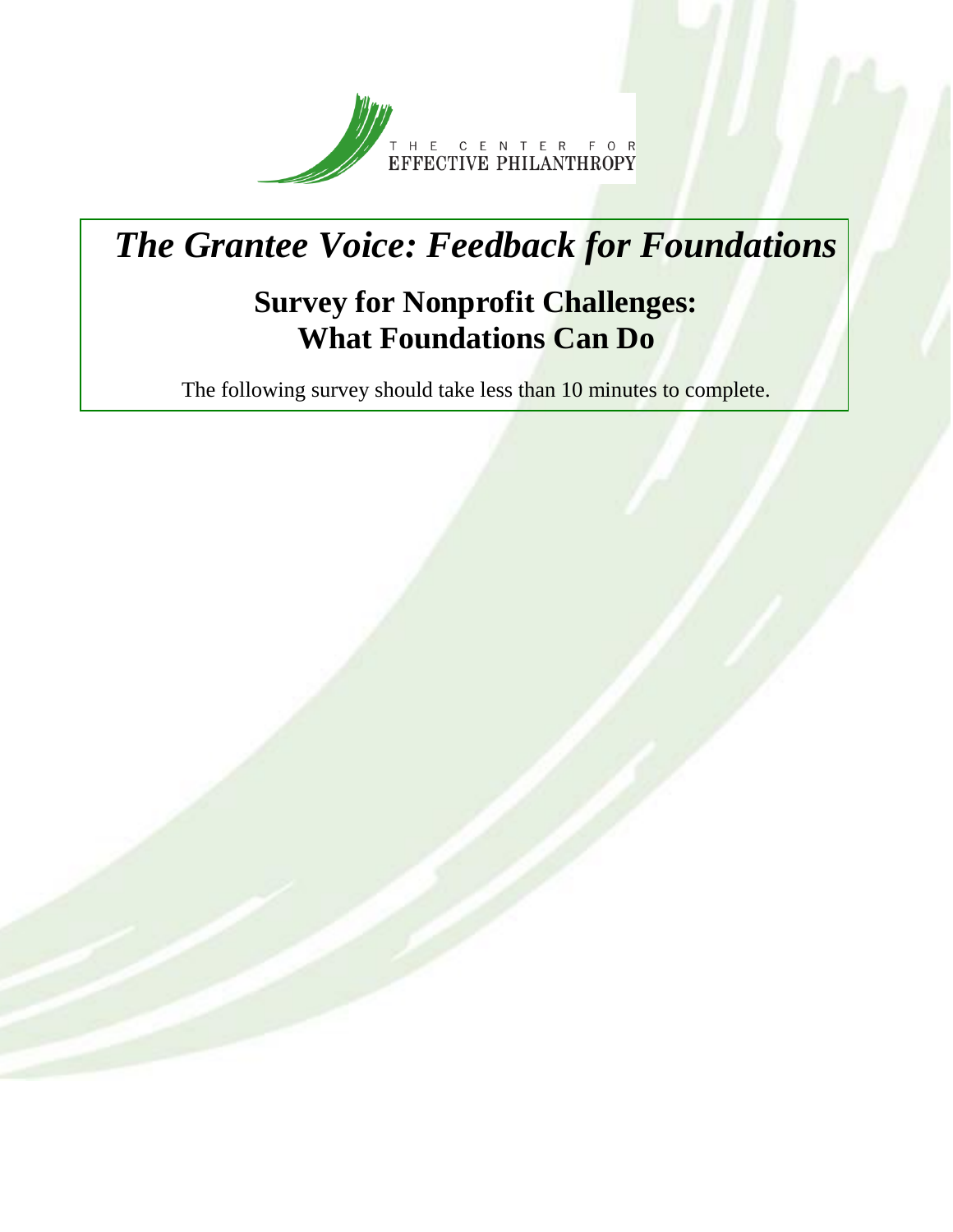- 1. How many years have you been in your current role at your organization?
	- $\Box$  Less than 1 year
	- $\Box$  At least 1 year but fewer than 3 years
	- $\Box$  At least 3 years but fewer than 6 years
	- $\Box$  At least 6 years but fewer than 10 years
	- $\Box$  10 years or more
- 2. Thinking about fundraising, please indicate how challenging each of the following is for your organization.

|                                                                                 | This issue is<br>not<br>challenging<br>for my<br>organization | This issue is<br>somewhat<br>challenging<br>for my<br>organization | This issue is<br>extremely<br>challenging<br>for my<br>organization | This issue is<br>not relevant<br>to my<br>organization |
|---------------------------------------------------------------------------------|---------------------------------------------------------------|--------------------------------------------------------------------|---------------------------------------------------------------------|--------------------------------------------------------|
| Maintaining funding from our current<br>foundation funders                      |                                                               |                                                                    |                                                                     |                                                        |
| Attracting new foundation funders                                               | ◻                                                             | ❏                                                                  | $\Box$                                                              | n                                                      |
| Maintaining funding from our current<br>individual donors                       | П                                                             |                                                                    |                                                                     | n                                                      |
| Attracting new individual donors                                                | ❏                                                             | ❏                                                                  | ❏                                                                   | ❏                                                      |
| Maintaining our current government funding                                      | $\Box$                                                        | $\Box$                                                             | П                                                                   | $\Box$                                                 |
| Attracting new government funding                                               | $\Box$                                                        | $\Box$                                                             | $\Box$                                                              | $\Box$                                                 |
| Securing general operating or unrestricted<br>funds                             | □                                                             |                                                                    | П                                                                   | n                                                      |
| Securing multi-year funding                                                     | $\Box$                                                        | $\Box$                                                             | $\Box$                                                              | □                                                      |
| Distinguishing my organization's work from<br>the work of similar organizations | □                                                             |                                                                    |                                                                     |                                                        |
| Demonstrating my organization's impact to<br>potential funders                  | $\mathcal{L}$                                                 |                                                                    |                                                                     |                                                        |
| Other (please<br>specify):                                                      |                                                               |                                                                    |                                                                     |                                                        |

3.

a. Now thinking about issues that are not specifically about fundraising, please indicate how challenging each of the following is for your organization.

|                                                           | This issue is<br>not challenging<br>for my<br>organization | This issue is<br>somewhat<br>challenging<br>for my<br>organization | This issue is<br>extremely<br>challenging<br>for my<br>organization | This issue is<br>not relevant<br>to my<br>organization |
|-----------------------------------------------------------|------------------------------------------------------------|--------------------------------------------------------------------|---------------------------------------------------------------------|--------------------------------------------------------|
| Building the general public's trust in my<br>organization |                                                            |                                                                    |                                                                     |                                                        |
| Maintaining our earned revenue                            | □                                                          |                                                                    |                                                                     |                                                        |
| Growing our earned revenue                                | $\Box$                                                     |                                                                    |                                                                     |                                                        |
| Meeting the demand for our<br>programs/services           |                                                            |                                                                    |                                                                     |                                                        |
| Developing programmatic strategies for my<br>organization |                                                            |                                                                    |                                                                     |                                                        |
| Developing effective external<br>communications           |                                                            |                                                                    |                                                                     |                                                        |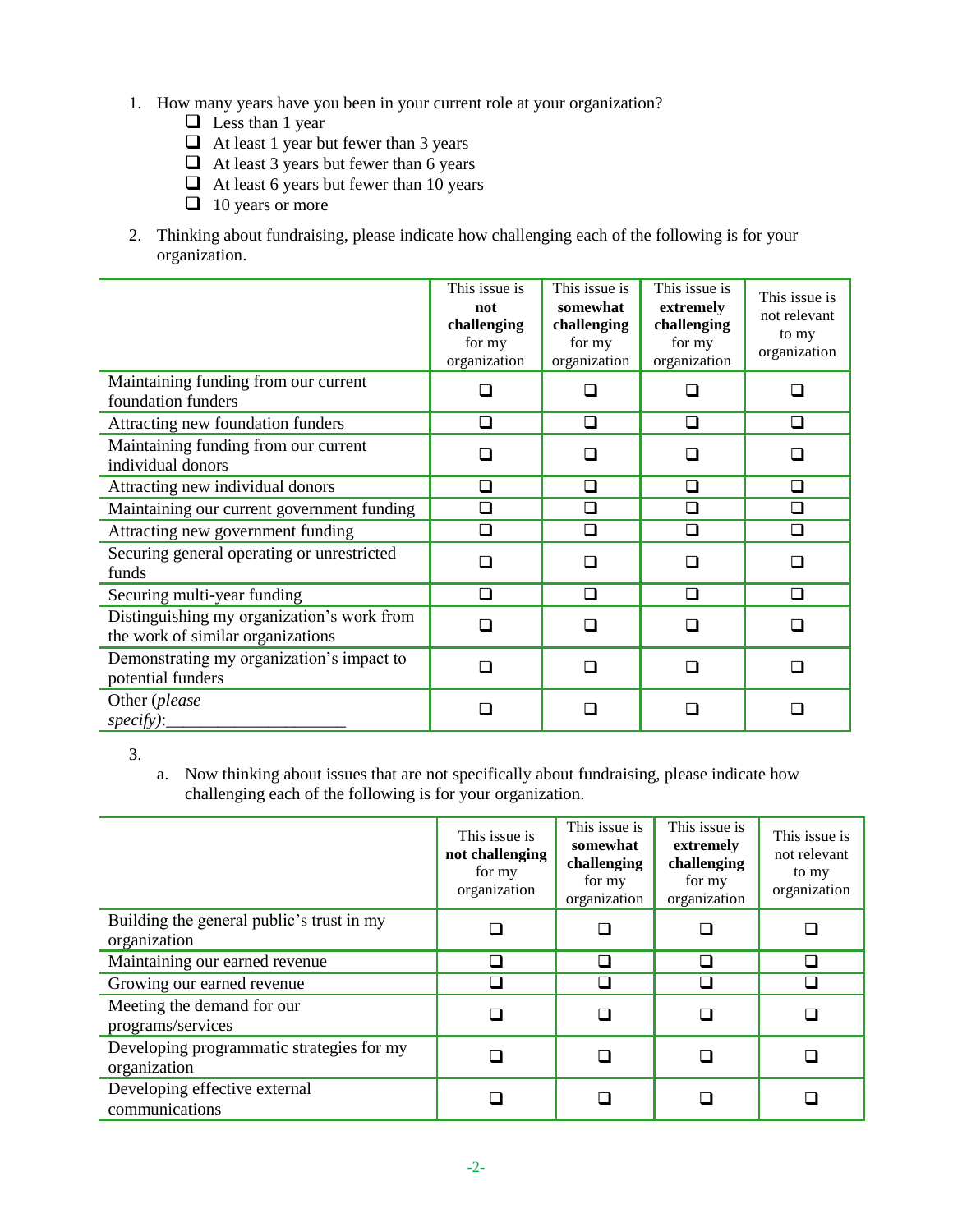| Attracting and retaining qualified staff                                         |  |  |
|----------------------------------------------------------------------------------|--|--|
| Developing and training staff                                                    |  |  |
| Having sufficient resources and opportunities<br>to develop my leadership skills |  |  |
| Engaging my board of directors productively                                      |  |  |
| Using technology to improve our<br>effectiveness                                 |  |  |
| Being innovative in our work in order to<br>improve our effectiveness            |  |  |
| Pursuing collaborations or partnerships with<br>other nonprofits                 |  |  |
| Being able to influence public policy                                            |  |  |
| Keeping up with best practices in the area(s)<br>in which my organization works  |  |  |
| Other (please<br>$specify)$ :                                                    |  |  |

3.

b. Compared to what your foundation funders are currently doing to help your organization address its challenges, please indicate how much help, either financial or non-monetary, you want from your foundation funders in addressing each of the challenges below. (*Asked only of challenges that respondent indicate as "Somewhat challenging" or "Extremely challenging" in Q3a)*

|                                                                                     | My foundations<br>funders are not<br>in a position to<br>help address this<br>challenge | I want a little<br>My foundation<br>more help from<br>funders provide<br>my foundation<br>enough help to<br>funders to<br>address this<br>address this<br>challenge<br>challenge |        | I want a lot<br>more help from<br>my foundation<br>funders to<br>address this<br>challenge |  |
|-------------------------------------------------------------------------------------|-----------------------------------------------------------------------------------------|----------------------------------------------------------------------------------------------------------------------------------------------------------------------------------|--------|--------------------------------------------------------------------------------------------|--|
| Building the general public's trust in<br>my organization                           | □                                                                                       | □                                                                                                                                                                                | ❏      | $\Box$                                                                                     |  |
| Maintaining our earned revenue                                                      | $\Box$                                                                                  | $\Box$                                                                                                                                                                           | $\Box$ | $\Box$                                                                                     |  |
| Growing our earned revenue                                                          | $\Box$                                                                                  | $\Box$                                                                                                                                                                           | $\Box$ | □                                                                                          |  |
| Meeting the demand for our<br>programs/services                                     | $\Box$                                                                                  | ◻                                                                                                                                                                                | □      | □                                                                                          |  |
| Developing programmatic strategies<br>for my organization                           | □                                                                                       | □<br>□                                                                                                                                                                           |        | $\Box$                                                                                     |  |
| Developing effective external<br>communications                                     | $\Box$                                                                                  | ❏                                                                                                                                                                                | ❏      | □                                                                                          |  |
| Attracting and retaining qualified staff                                            | □                                                                                       | $\Box$                                                                                                                                                                           | ❏      | $\Box$                                                                                     |  |
| Developing and training staff                                                       | $\Box$                                                                                  | ❏                                                                                                                                                                                | □      | $\Box$                                                                                     |  |
| Having sufficient resources and<br>opportunities to develop my<br>leadership skills | ❏                                                                                       | ∩                                                                                                                                                                                | □      | ∩                                                                                          |  |
| Engaging my board of directors<br>productively                                      | $\Box$                                                                                  | $\Box$                                                                                                                                                                           | $\Box$ | П                                                                                          |  |
| Using technology to improve our<br>effectiveness                                    | ❏                                                                                       | □<br>□                                                                                                                                                                           |        |                                                                                            |  |
| Being innovative in our work in order<br>to improve our effectiveness               | $\Box$                                                                                  | □                                                                                                                                                                                | □      | □                                                                                          |  |
| Pursuing collaborations or                                                          | □                                                                                       | $\Box$                                                                                                                                                                           | ❏      | $\Box$                                                                                     |  |